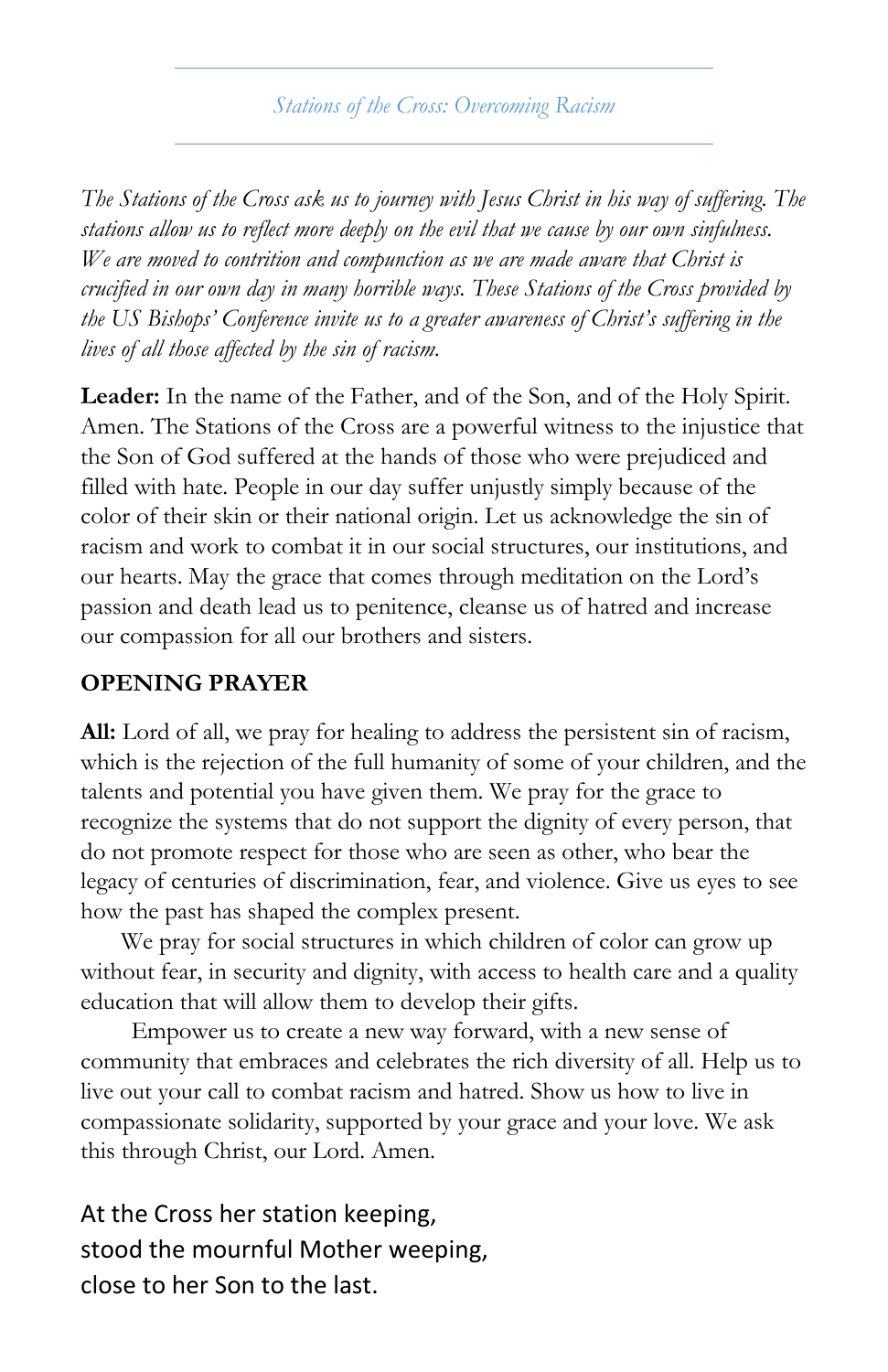### **Jesus is condemned to death**

**Leader:** We adore you, O Christ, and we praise you. [Genuflect] All: Because by your holy cross you have redeemed the world.

**Leader:** Pilate said to them, "Why? What evil has he done?" They only shouted the louder, "Crucify him." So Pilate, wishing to satisfy the crowd, released Barabbas to them and, after he had Jesus scourged, handed him over to be crucified. (Mark 15:14-15)

**Reader:** An innocent man is about to be killed, and the laws of the land will not protect him. A crowd has gathered – not to protest, but to cheer. Government leaders are indifferent, more concerned about politics than justice. Racism leads to many forms of injustice: sometimes death, sometimes imprisonment, sometimes closed doors and lost opportunities. We may not be in a crowd cheering the evil deed, but are we indifferent? It is easy to remain silent even though we may have an opportunity to speak up. Do we object to an inappropriate "joke"? Do we advocate for justice when we have access to people in power? Do we work to open doors in the workplace? Will we be like Pilate and the crowd, or will we use our opportunities to create opportunities for others?

**All:** Christ Jesus, you were a victim of injustice, condemned by those who had the power to save you and ignored by those who might have spoken up on your behalf. Help us to use the opportunities we have to speak out against the injustices around us, knowing that you desire justice for all.

[Kneel]

**Leader:** Our Father. Hail Mary. Glory Be.

Through her heart, His sorrow sharing, all His bitter anguish bearing, now at length the sword has passed.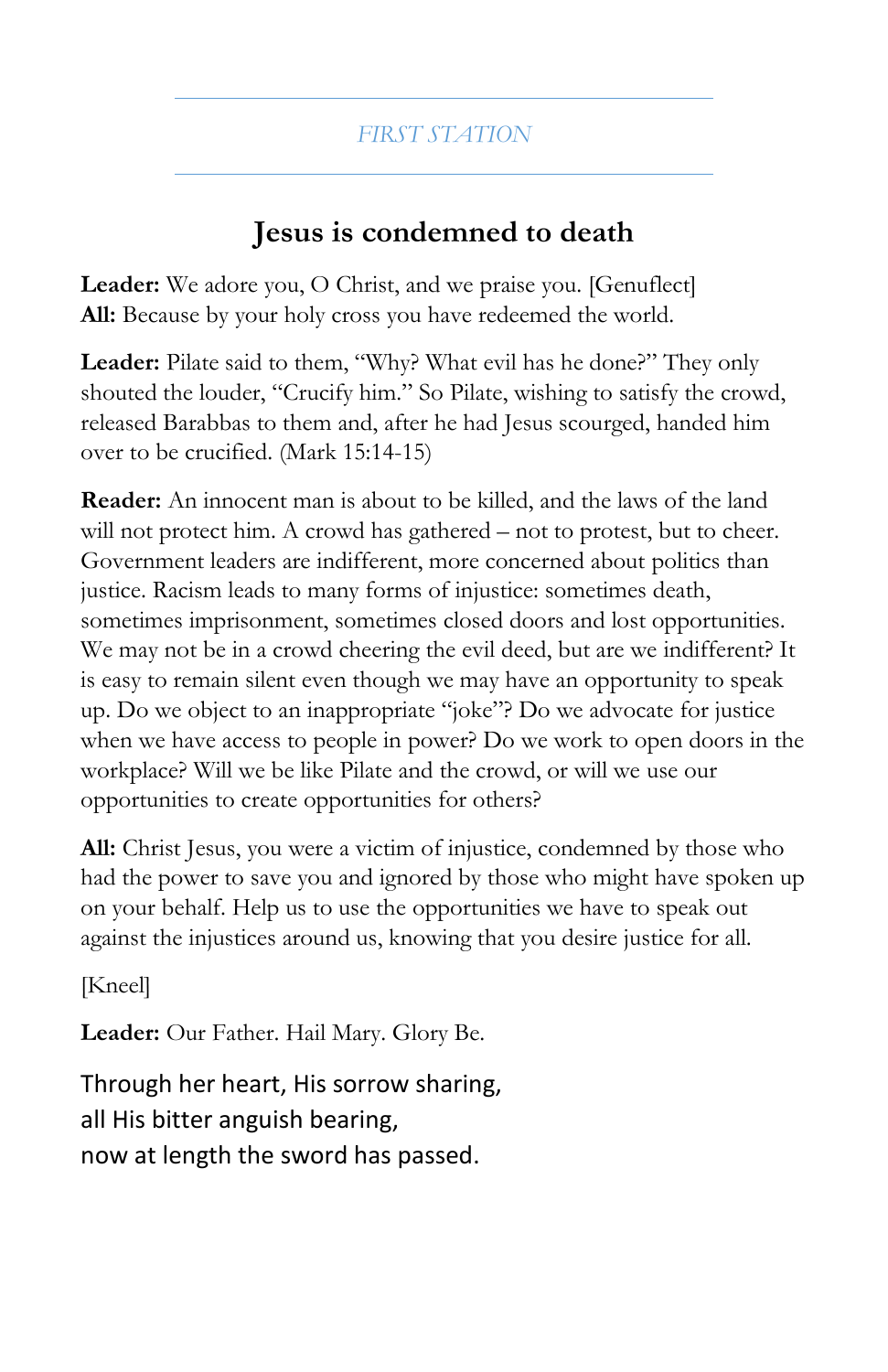# **Jesus takes up his cross**

**Leader:** We adore you, O Christ, and we praise you. [Genuflect] **All:** Because by your holy cross you have redeemed the world.

**Leader:** And carrying the cross himself he went out to what is called the Place of the Skull, in Hebrew, Golgotha. (John 19:17)

**Reader:** Pilate could have taken a different approach. But when Jesus said to Pilate, "Everyone who belongs to the truth listens to my voice," Pilate replied dismissively, "What is truth?" (John 18:37-38) In that retort, Pilate embodied the attitude that leads to so much discrimination and injustice in every age.

Too often, we do not want to know the truth. We dismiss the daily discrimination faced by people of color – the disparaging looks, the job interviews that never materialize, the apartments that are suddenly no longer available, the lower-quality educational opportunities, the disproportionate police stops, the discriminatory sentencing rates. We would rather think that our society is color-blind and that everyone has an equal chance. We would rather think that discrimination is merely an occasional aberration rather than a daily reality. The truth, however, is that racism is an endemic part of life in our culture.

**All:** Jesus, help us to acknowledge the truth with honesty and courage. The injustices caused by racism are far too common and impose heavy crosses on our brothers and sisters. Help us to speak the truth about the magnitude of the injustices they face.

[Kneel]

**Leader:** Our Father. Hail Mary. Glory Be

Through her heart, His sorrow sharing, all His bitter anguish bearing, now at length the sword has passed.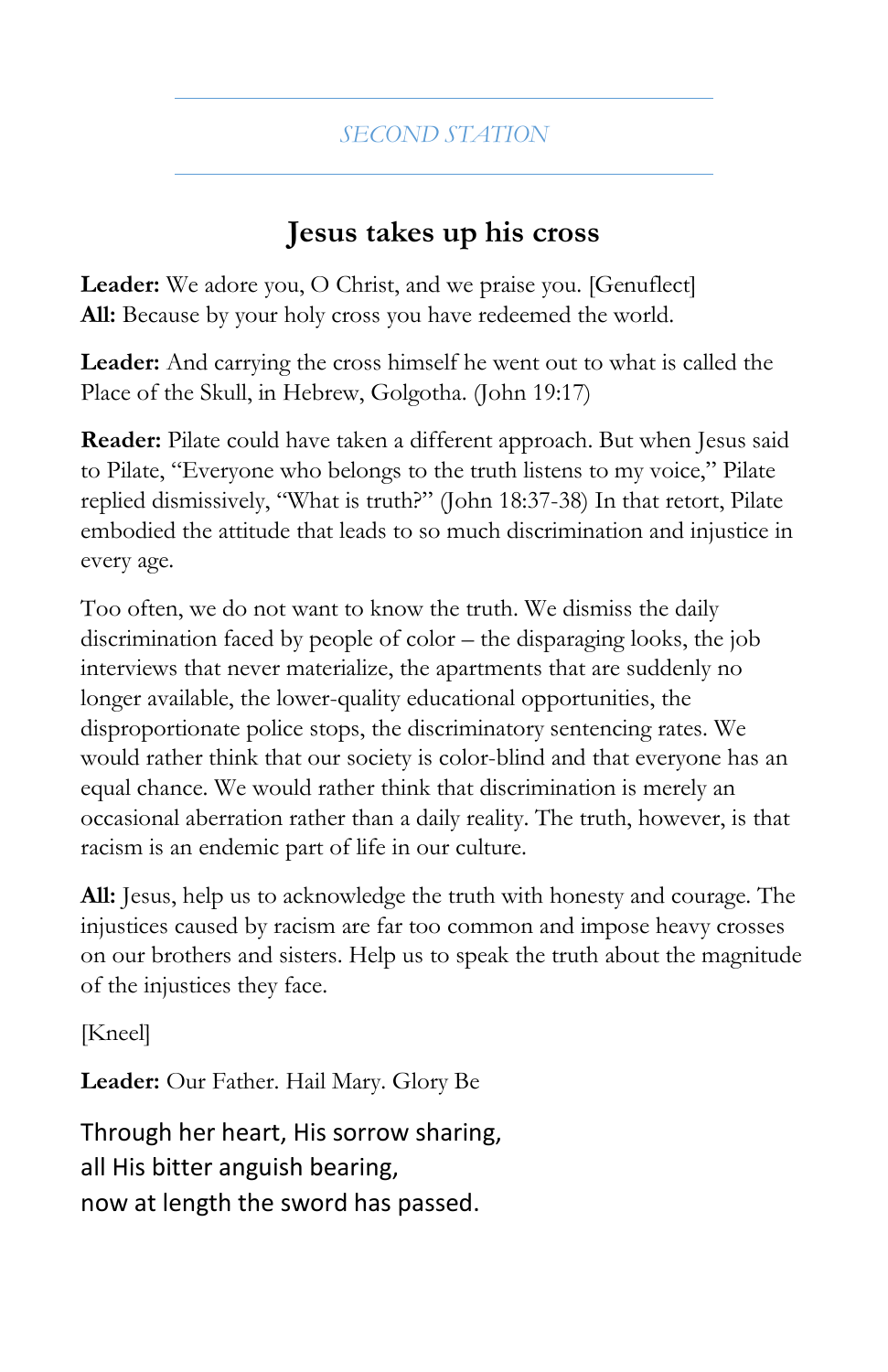# **Jesus falls for the first time**

**Leader:** We adore you, O Christ, and we praise you. [Genuflect] **All:** Because by your holy cross you have redeemed the world.

Leader: Yet it was our pain that he bore, / our sufferings he endured. Though harshly treated, he submitted / and did not open his mouth; / Like a lamb led to slaughter / or a sheep silent before shearers, / he did not open his mouth. (Isaiah 53:4a,7)

**Reader:** Jesus accepted his cross and carried it valiantly despite his weakened state. But he could not bear up under the load. He fell.

Racism imposes heavy burdens, too. African Americans must live with ugly taunts, nooses, and expressions of white supremacy. Jews face swastikas. Muslims encounter insults and rejection. Native Americans are derided for trying to preserve their cultures. Latinos are labeled with ugly slurs. Asians are reduced to one-dimensional stereotypes. Refugees and immigrants endure xenophobic rhetoric and constant suspicion. Those who are targets of racism often live with the persistent fear that hatred will explode – again – into stark violence against them. Will we leave our brothers and sisters to bear the cross of racism alone? Or will we step out in solidarity and accompany them as they travel their own "way of the cross"?

**All:** Jesus, the cross of injustice is heavy. Help us not to dismiss it as just "the way things are," but rather to acknowledge the crosses others must bear because they are different, and to find ways to accompany them in their journey.

[Kneel]

**Leader:** Our Father. Hail Mary. Glory Be

O how sad and sore distressed was that Mother, highly blest, of the sole-begotten One.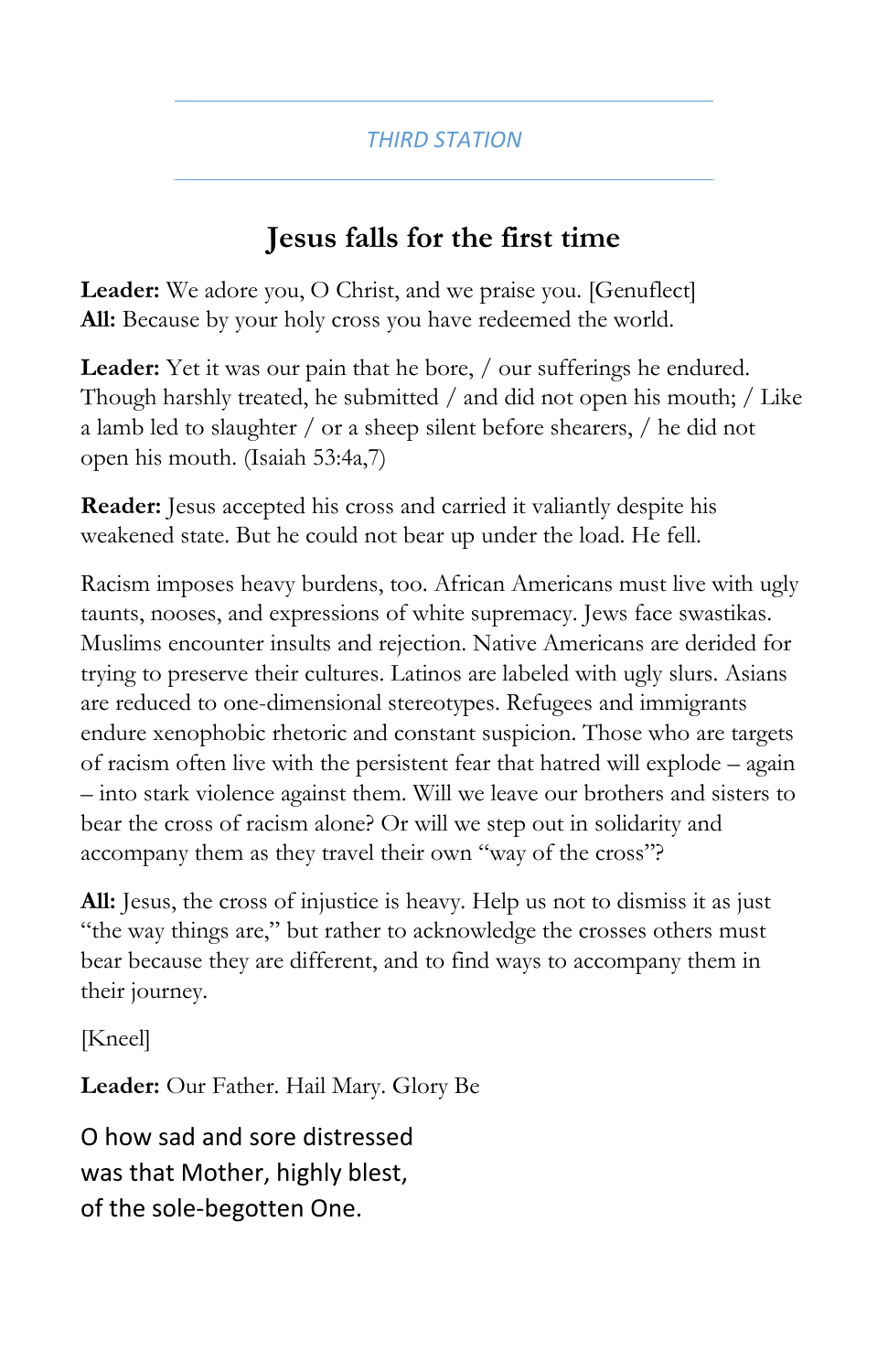### **Jesus meets his mother**

Leader: We adore you, O Christ, and we praise you. [Genuflect] **All:** Because by your holy cross you have redeemed the world.

Leader: Simeon blessed them and said to Mary, " . . . (you yourself a sword will pierce) so that the thoughts of many hearts may be revealed" And his mother kept all these things in her heart. (Luke 2:34-35,51)

**Reader:** Mary was cautioned from the beginning that the blessing of bearing Jesus would come with a cost. The joys and the sorrows were mingled in her unflinching heart. A mother's pain is no different in communities of color today. When her child suffers, she suffers. When her child is deprived of opportunity, she aches. When her child is beaten, she nurses the wounds. And when her child is murdered, she identifies the body at the morgue.

But the pain often begins long before then. African American mothers launch their teenagers toward independence with "the Talk" about how to survive a traffic stop. Undocumented immigrant mothers go to work every day with contingency plans for who will care for their children if they are detained or deported. Jesus looked into the eyes of his mother and felt her pain. Will we be like him and stand with the mothers who store up so much grief and anxiety in their tender hearts?

**All:** Jesus, although at this time you could not relieve your mother's fears, you did acknowledge her pain. Help us to stand with anxious and grieving mothers and work to end the injustices that besiege them.

[Kneel]

**Leader:** Our Father. Hail Mary. Glory Be

Christ above in torment hangs, she beneath beholds the pangs of her dying glorious Son.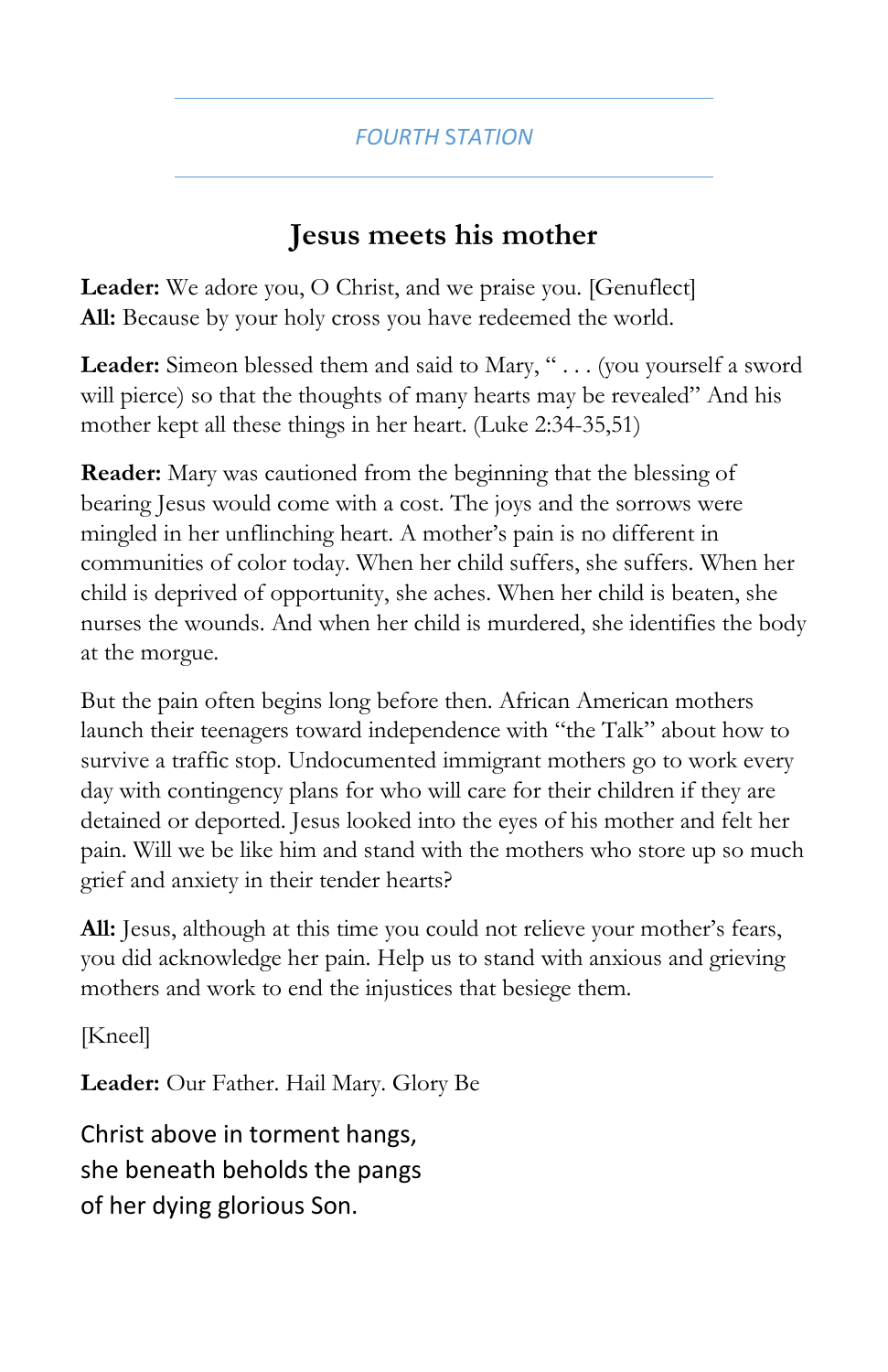# **Simon of Cyrene helps Jesus carry the cross**

**Leader:** We adore you, O Christ, and we praise you. [Genuflect] **All:** Because by your holy cross you have redeemed the world.

**Leader:** They pressed into service a passer-by, Simon, a Cyrenian, who was coming in from the country, . . . to carry his cross. (Mark 15:21)

**Reader:** Simon of Cyrene did not volunteer to help Jesus. But his very presence meant that Jesus was not totally alone. He had at least one person by his side as he struggled to drag his cross up the hill. What could be lonelier than facing racism on your own? It is bad enough that some people experience injustices inflicted on them, that they hear insults hurled at them. How much more isolating would it be, if they were led to believe that the whole population shared this hatred.

Although Simon did not have a choice but to help carry Jesus's cross, we do. We can overlook a racist comment, or we can challenge it and explain why. We can keep our distance, or we can reach out to connect with someone who has been pushed to the peripheries of our society. We can stay in our own lanes, or we can work to lift our society to a higher place.

**All:** God, you have arranged the universe so that one person's action can help ease the burden of another. Embolden us to reach out and to speak out, to make others' crosses easier to bear.

[Kneel]

**Leader:** Our Father. Hail Mary. Glory Be

Is there one who would not weep, whelmed in miseries so deep, Christ's dear Mother to behold?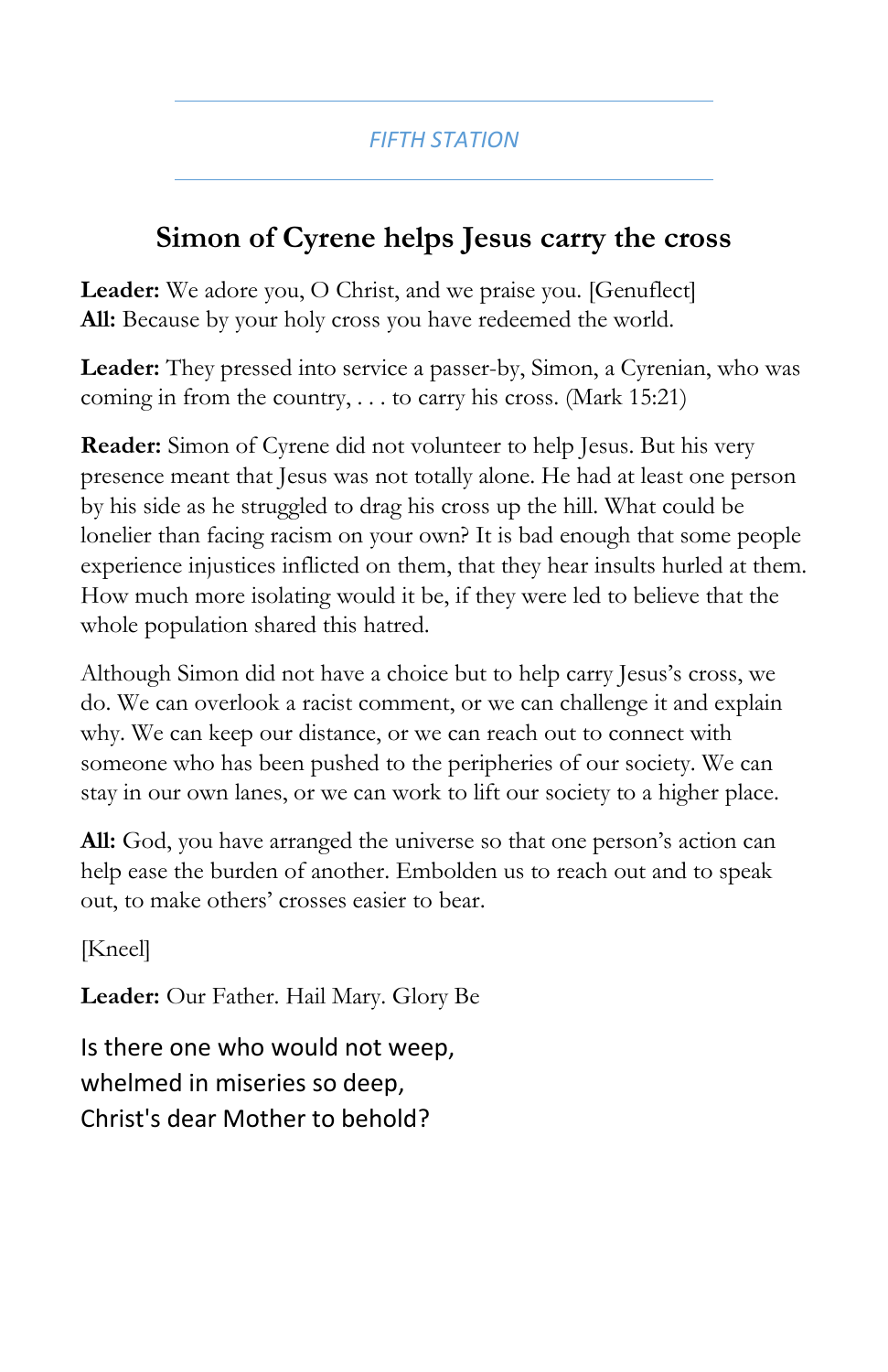# **Veronica wipes the face of Jesus**

**Leader:** We adore you, O Christ, and we praise you. [Genuflect] **All:** Because by your holy cross you have redeemed the world.

Leader: He had no majestic bearing to catch our eye,  $/$  no beauty to draw us to him.  $/$  He was spurned and avoided by men,  $/ \dots$  and we held him in no esteem. (Isaiah 53:2b-3)

**Reader:** Crowned with thorns and then struck repeatedly on the head with a reed, covered with blood, sweat, and dust, Jesus's face on that day would have been difficult to behold. Many would have turned away. Yet Veronica pushed forward and offered Jesus her veil to wipe his face. When he returned it to her, the image of his face was miraculously imprinted on the cloth. Veronica's act of love and charity was beautiful, and she is forever remembered for it.

How do you react when you see someone who is suffering unjustly? The human tendency is to avoid eye contact, to walk quickly away. In short, we do not get involved. This allows the injustice to continue. Yet Veronica did get involved. She saw the suffering of another person and reached out to help – at the risk of drawing attention to herself.

**All:** Jesus, so many of our brothers and sisters suffer daily from the injustice of racism. Give us the gift of courage to be like Veronica and reach out to those whom society has rejected and show them love.

[Kneel]

**Leader:** Our Father. Hail Mary. Glory Be

Can the human heart refrain from partaking in her pain, in that Mother's pain untold?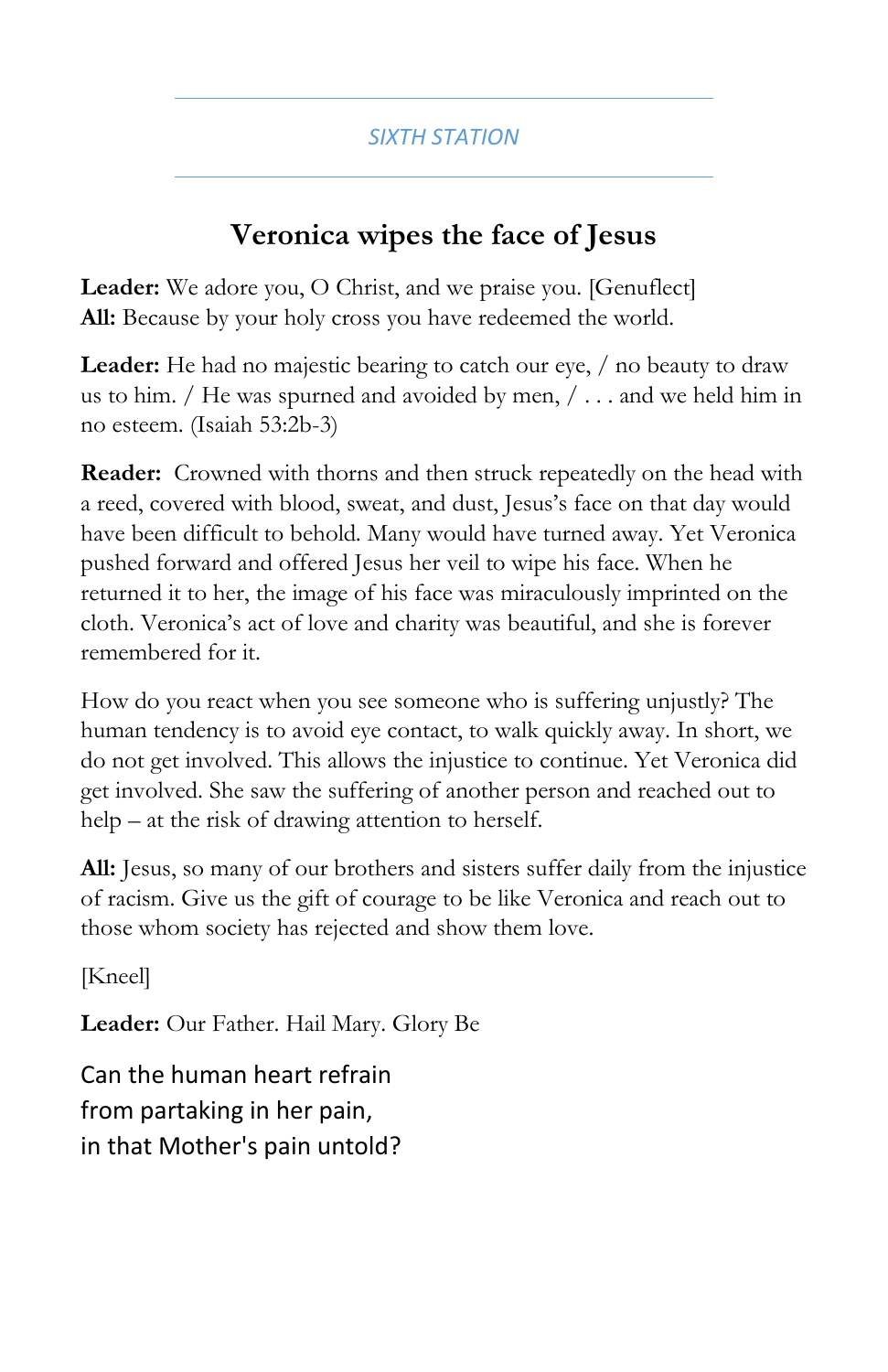### **Jesus falls for the second time**

**Leader:** We adore you, O Christ, and we praise you. [Genuflect] **All:** Because by your holy cross you have redeemed the world.

Leader: "Jesus replied, "A man fell victim to robbers as he went down from Jerusalem to Jericho. They stripped and beat him and went off leaving him half-dead. A priest happened to be going down that road, but when he saw him, he passed by on the opposite side. Likewise a Levite came to the place, and when he saw him, he passed by on the opposite side. But a Samaritan traveler who came upon him was moved with compassion at the sight. (Luke 10:30-33)

**Reader:** Jesus fell a second time under the weight of the cross. He suffered immensely for his willingness to identify with our humanity. Undoubtedly, some who saw him were quick to look down on him unsympathetically, as being a criminal.

One of the signs of prejudice is to separate ourselves from those we deem unworthy or inferior. Applying such biased thinking to whole groups, is a signal that racism has infected our thinking – like the hostility between Samaritans and the Jews in Jesus' parable of the Good Samaritan. As soon as we start mentally separating people based on racial or ethnic stereotypes, we judge falsely and break the commandment to love our neighbor as ourselves.

**All:** God, it is easy to fall into the trap of biased thinking without even being aware of it. Help us to accept all people as individuals with unique dignity, and not to divide them up based on their membership in some favored or disfavored group.

[Kneel]

**Leader:** Our Father. Hail Mary. Glory Be

Bruis'd, derided, curs'd, defiled, She beheld her tender child All with bloody scourges rent.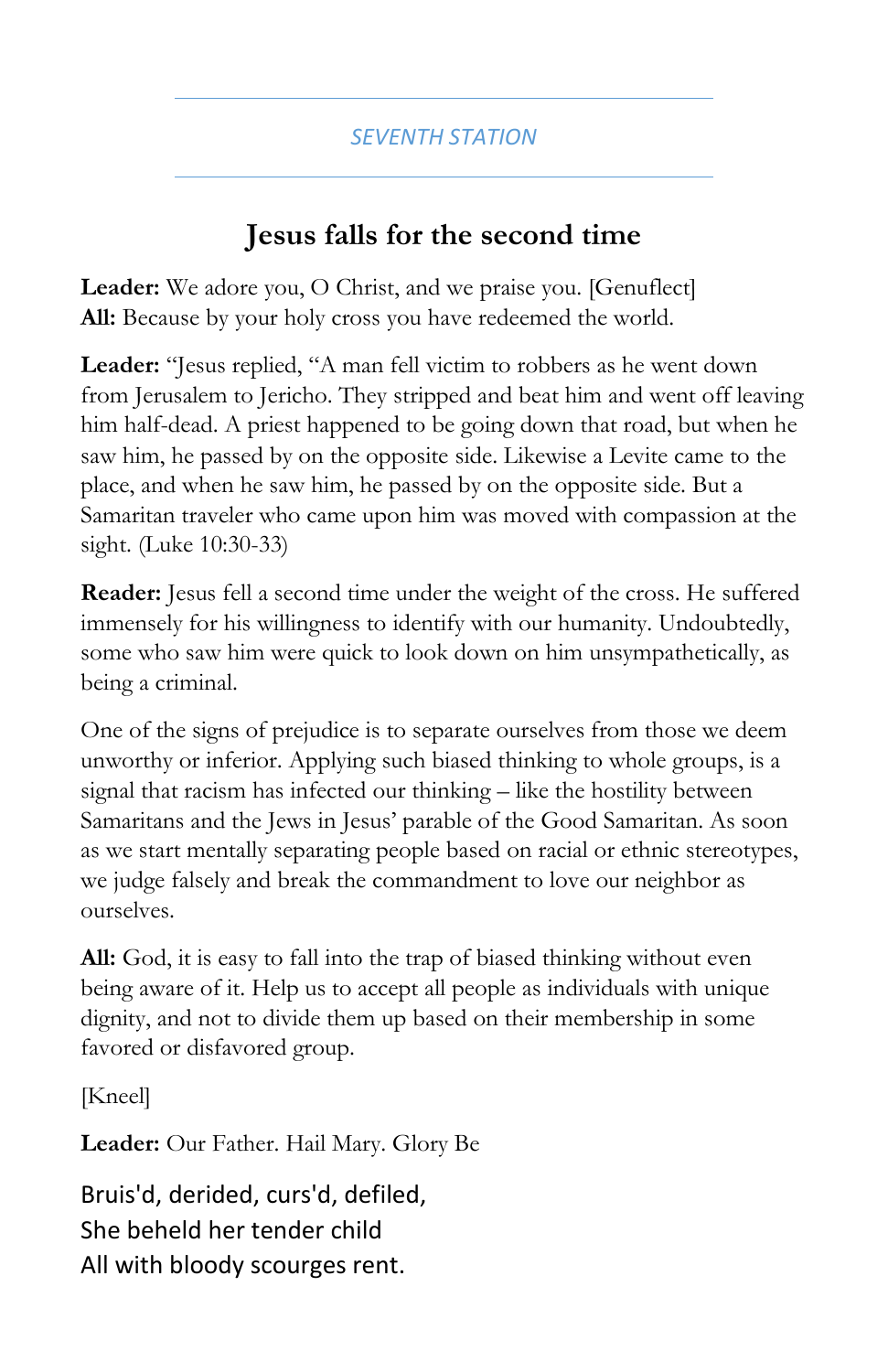### **Jesus meets the women of Jerusalem**

**Leader:** We adore you, O Christ, and we praise you. [Genuflect] **All:** Because by your holy cross you have redeemed the world.

**Leader:** A large crowd of people followed Jesus, including many women who mourned and lamented him.

**Reader:** Jesus turned to them and said, "Daughters of Jerusalem, do not weep for me; weep instead for yourselves and for your children." (Luke 23:27-28) The women of Jerusalem were able to see beyond themselves and grieve the injustice done to Jesus. When we see injustices caused by racism, how do we react? Do we care? Do we weep? For those most at risk, racism is a daily source of anxiety and anguish. For others, it takes an intentional decision to care. The women of Jerusalem made Jesus's cause their own. Will we show the same concern?

The next time a person of color is killed, will we join the affected communities in saying that these lives intrinsically valuable? When the next synagogue or mosque is attacked, will we speak out? Will we insist that the racism that affects anyone is a concern for all? Or will we ignore it when it has not happened in our community? For whom shall we weep?

**All:** Jesus, you call us to speak out against all injustice, not just the injustices that hurt our own communities. Help us to develop hearts that beat with genuine compassion when anyone's community suffers injustice.

[Kneel]

**Leader:** Our Father. Hail Mary. Glory Be

For the love of His own nation, Saw Him hang in desolation, Till His spirit forth He sent.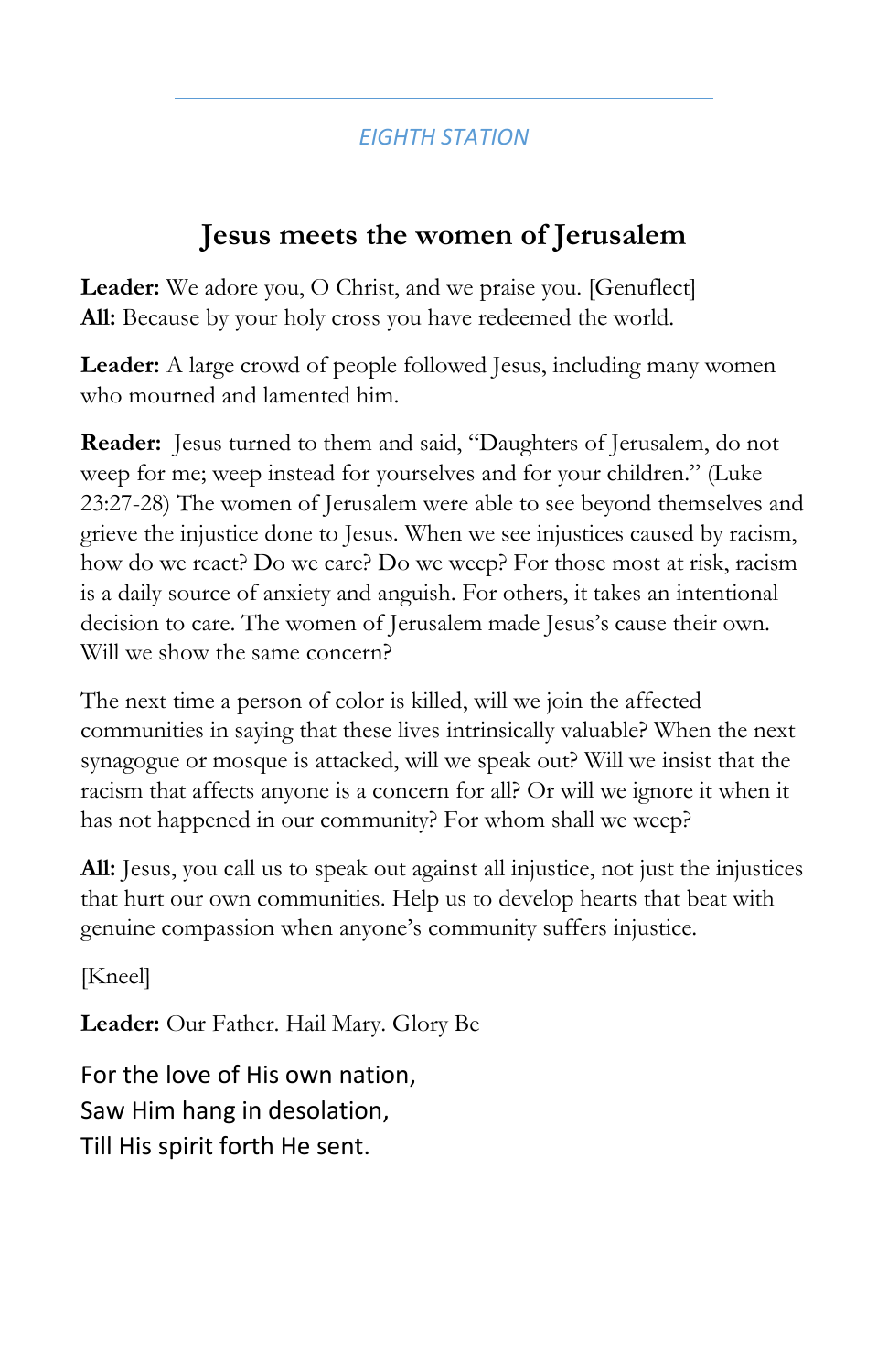# **Jesus falls for the third time**

**Leader:** We adore you, O Christ, and we praise you. [Genuflect] **All:** Because by your holy cross you have redeemed the world.

**Leader:** "You impose on people burdens hard to carry, but you yourselves do not lift one finger to touch them. Woe to you!" (Luke 11:46b-47a)

**Reader:** Jesus is weighed down by the weight of the cross, as though bearing the sins of the whole world. Racism is a cross most often borne by people of color, but it is not just an individual burden. It has communitywide impacts. Our nation's social structures and political institutions maintain policies and practices that magnify the sufferings of communities of color. As a result, systemic racism persists.

Tragedies such as the water crisis in Flint, Michigan, usually fall most heavily on minority communities. Toxic waste sites and industrial facilities that pollute the water and air are more likely to be located near communities of color. Low-income people of color are hit hardest by hurricanes like Katrina and Harvey and find it hardest to recover. Children of color suffer lead poisoning disproportionately. Differences in the distribution of educational resources disadvantage African Americans, Hispanics, and Native Americans. Our social structures have allowed patterns of systemic racism to persist. We must work to change these patterns.

**All:** Jesus, the call to change social and economic structures that perpetuate racism can be uncomfortable. Help us to acknowledge the roots of racial injustice and work to change them.

[Kneel]

**Leader:** Our Father. Hail Mary. Glory Be

O thou Mother! fount of love! Touch my spirit from above, make my heart with thine accord: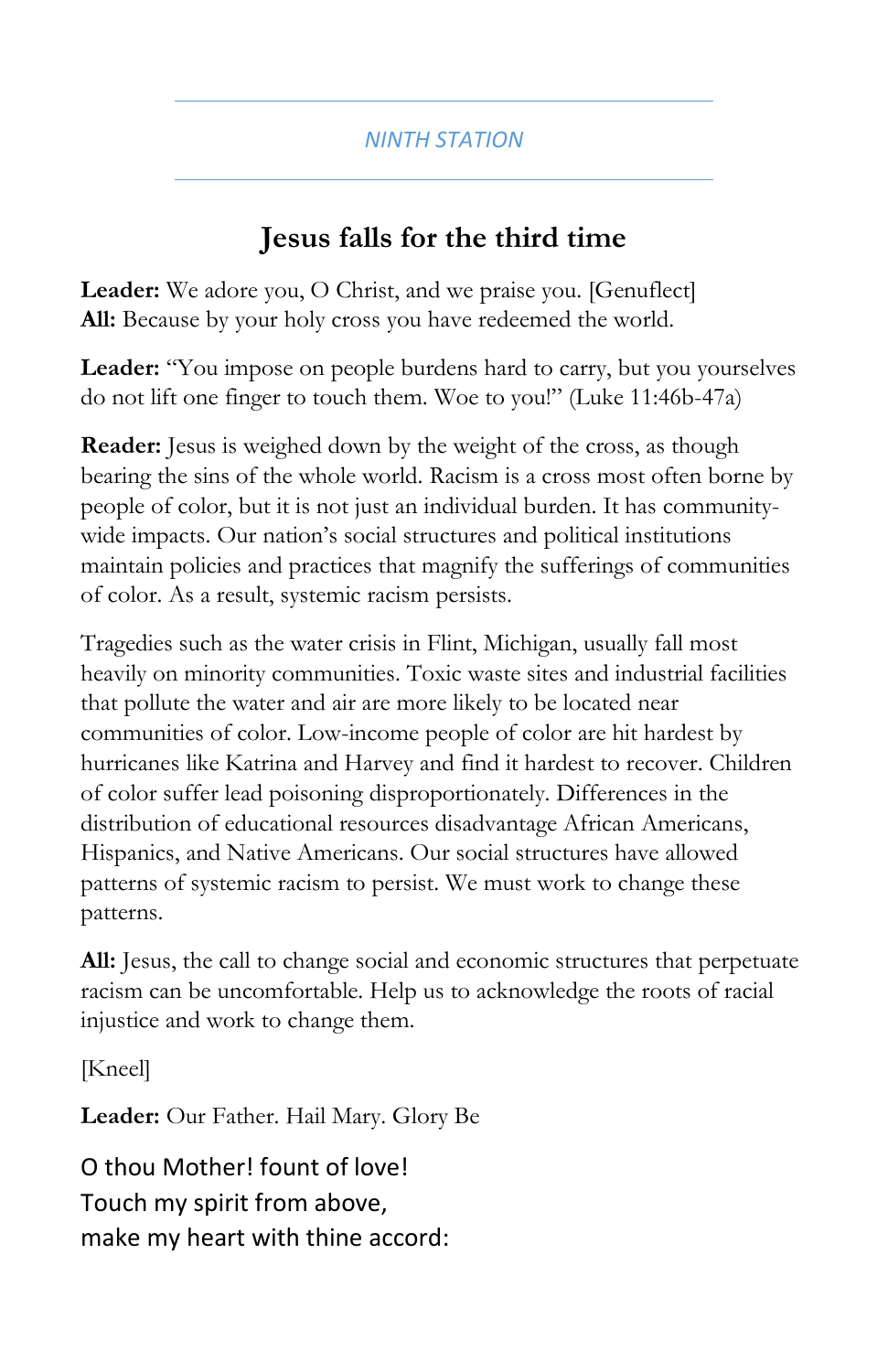# **Jesus is stripped of his garments**

**Leader:** We adore you, O Christ, and we praise you. [Genuflect] All: Because by your holy cross you have redeemed the world.

**Leader:** They stripped off his clothes…. (Mt 27:28)

**Reader:** Part of the humiliation of crucifixion was that the prisoner was stripped naked, left totally exposed. This was done in an attempt to deny the condemned person's dignity. Racism also attempts to strip others of their dignity. While our human dignity is an indelible gift from God, racist attitudes and actions undermine the human dignity of the oppressor as well as the oppressed. Our nation's history is tarnished by the enslavement of African Americans, Jim Crow laws, mistreatment of Native Americans, Chinese exclusion laws, Japanese internment camps, and Hispanic discrimination. These patterns of racism flourished in part because "good" people too often remained silent. If racism flourishes, we are all implicated – especially in a democracy. We are called to transform our society with God's love. Yet our society still allows some to be stripped of their dignity. As members of the Body of Christ, our dignity is intertwined with theirs. How can we not stand humiliated before the cross, knowing that we have failed to adequately protect the dignity of all our brothers and sisters?

**All:** Jesus, in becoming human you ratified the dignity of all humanity. Help us see every person's dignity as important as our own and create social structures that promote dignity for all.

[Kneel]

**Leader:** Our Father. Hail Mary. Glory Be

Make me feel as thou hast felt; make my soul to glow and melt with the love of Christ my Lord.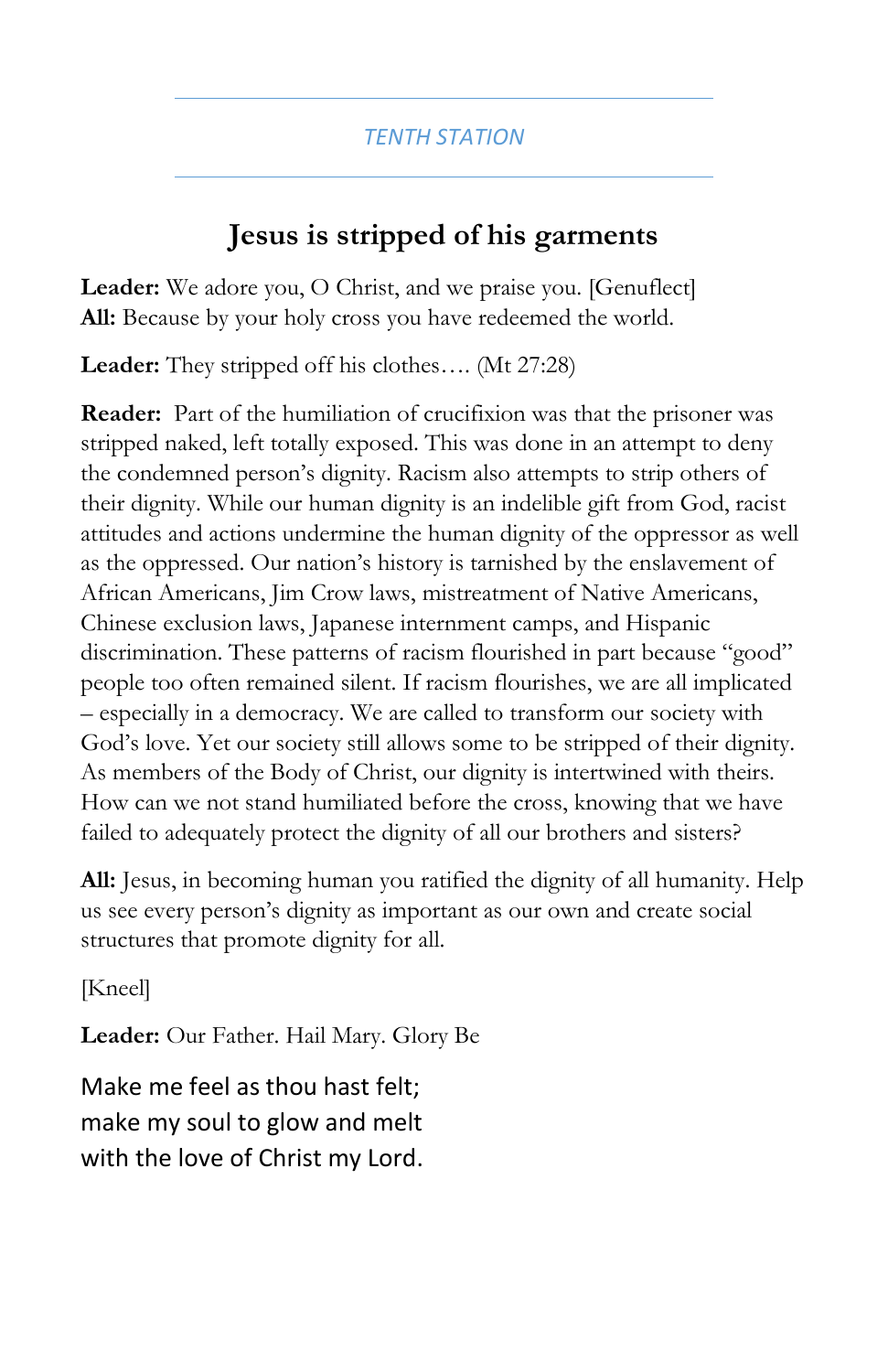# **Jesus is crucified**

**Leader:** We adore you, O Christ, and we praise you. [Genuflect] **All:** Because by your holy cross you have redeemed the world.

Leader: But he was pierced for our sins, / crushed for our iniquity. / He bore the punishment that makes us whole, / by his wounds we were healed. (Isaiah 53:5)

**Reader:** Jesus sacrificed himself on the cross so that we might be healed of all that separates us from God and each other. Each person must turn away from habits and patterns of sin in order to be transformed. It is easy to recognize an individual sin of racism when someone violates justice or fails to extend the love of Christ to others. But even people who want to live justly cannot escape the taint of racism. When our social structures uphold injustice and perpetuate the effects of racism, we all become, in the words of the U.S. Catholic bishops, "accomplices in racism." This complicity may not be intentional. Nevertheless, the structures of sin in our own society unfairly deprive some of their basic human rights.

When we fail to speak out against these structures and reform them, our complicity cannot be ignored. Christ died on the cross for the sins of the world. Just as our sinful acts must be forgiven at the cross, so too our failures to act when it was our duty to act must be forgiven at the cross. Racism and the structures of systemic racism that still beset us must be confessed and transformed by our loving Savior.

**All:** Savior, forgive us for the sins we have committed and also for the sins of omission that allow injustice to persist. Help us to stand up to the structures of sin and become accomplices in the work of justice.

[Kneel]

**Leader:** Our Father. Hail Mary. Glory Be

Holy Mother! pierce me through, in my heart each wound renew of my Savior crucified: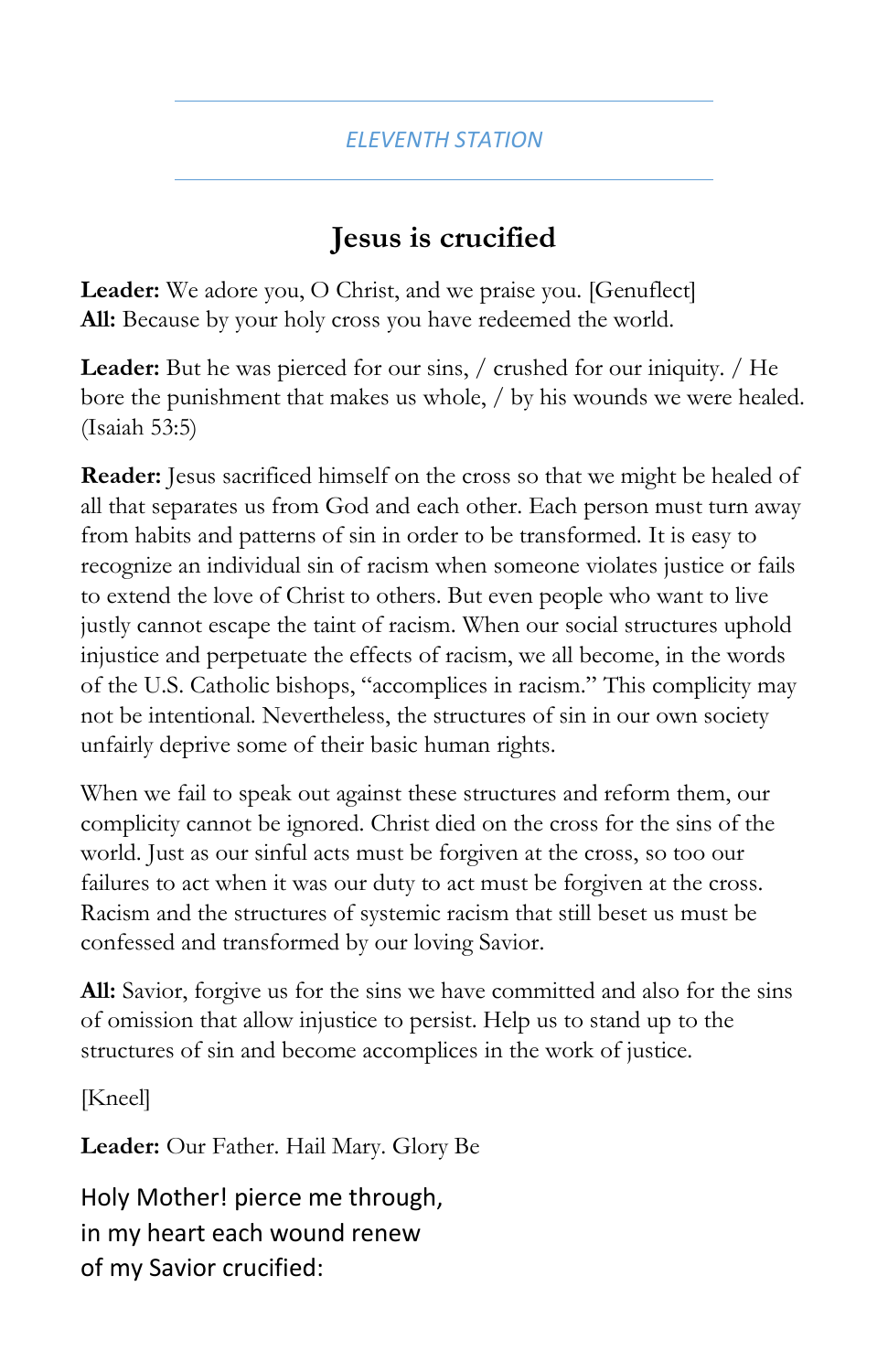### **Jesus dies on the cross**

**Leader:** We adore you, O Christ, and we praise you. [Genuflect] **All:** Because by your holy cross you have redeemed the world.

Leader: Jesus cried out in a loud voice, . . . "My God, my God, why have you forsaken me?" . . . [Then] Jesus gave a loud cry and breathed his last. . . . When the centurion who stood facing him saw how he breathed his last he said, "Truly this man was the Son of God!" (Mark 15:34,37,39)

**Reader:** Jesus expressed the feeling of abandonment often experienced by those who are unjustly treated. The centurion recognized the injustice that had taken place and testified to the truth. We are called to be united with those who suffer injustice. Their pain should be our pain. Like that centurion, we should be the ones affirming the worth of those rejected by others.

Are we willing to acknowledge injustice and see others in a new way, to connect with them and testify to their pain? An examination of conscience might help: Am I taking time to learn the stories of past oppression? Am I actively seeking to listen to the cries of our brothers and sisters who experience racism and rejection today? Am I working to change unjust policies? Do I need to root out attitudes in myself that devalue or cast suspicion on others? Am I taking intentional steps to welcome the stranger, socialize with people from other communities, and learn about people from other cultures, races, and backgrounds?

**All:** Jesus, Son of God, when no one else cares, you care. You call us to care as well. Lead us to an ever-deeper conversion that bears fruit in true solidarity with those who suffer from racism.

[Kneel]

**Leader:** Our Father. Hail Mary. Glory Be

Let me share with thee His pain, who for all my sins was slain, who for me in torments died.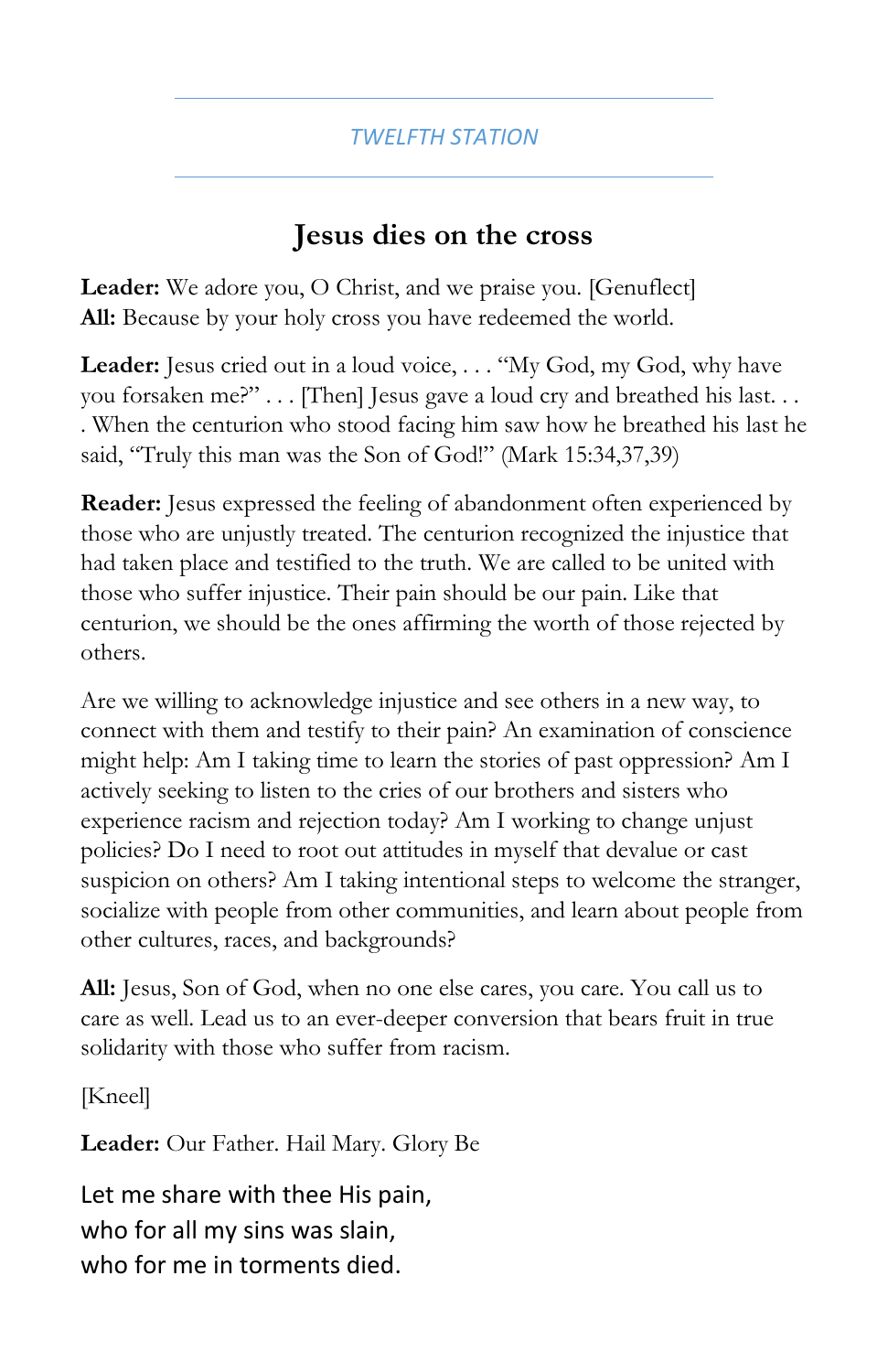#### **Jesus is taken down from the cross**

**Leader:** We adore you, O Christ, and we praise you. [Genuflect] **All:** Because by your holy cross you have redeemed the world.

Leader: Joseph of Arimathea, a distinguished member of the council, . . . came and courageously went to Pilate and asked for the body of Jesus. . . . Having bought a linen cloth, he took him down, wrapped him in the linen cloth and laid him in a tomb. (Mark 15:43,46a)

**Reader:** In order to claim Jesus's body and give him a proper burial, Joseph of Arimathea sacrificed his own comfort and safety and risked angering the powers of his day. We need to dismantle the structures of racist sin in our day, and we may need to risk our own comfort and safety to do so.

The U.S. Catholic bishops call us to change the structures of society. They say: "The roots of racism have extended deeply into the soil of our society. Racism can only end if we contend with the policies and institutional barriers that perpetuate and preserve the inequality – economic and social – that we still see all around us." Working to change economic and social policies is not easy. Like Joseph of Arimathea, we will need courage. But we cannot remain silent. We must engage with others in respectful conversations and take action to reform structures that perpetuate injustice.

**All:** Jesus, the structures of your day were indifferent to the demands of justice. Give us the courage to transform our institutions so that the work of racial justice may bear fruit.

[Kneel]

**Leader:** Our Father. Hail Mary. Glory Be

Let me mingle tears with thee, mourning Him who mourned for me, all the days that I may live: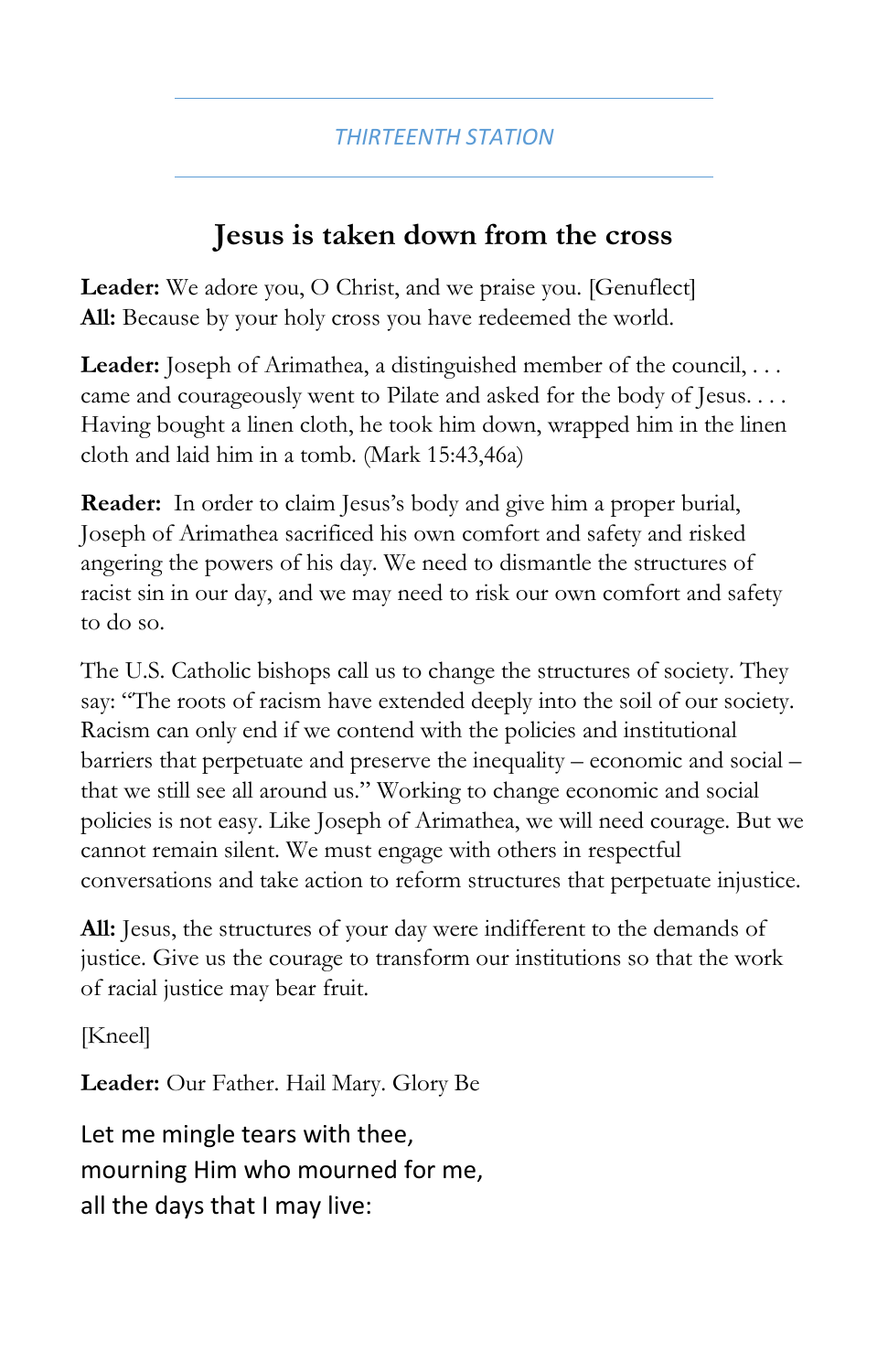# **Jesus is laid in the tomb**

**Leader:** We adore you, O Christ, and we praise you. [Genuflect] **All:** Because by your holy cross you have redeemed the world.

**Leader:** Taking the body, Joseph wrapped it [in] clean linen and laid it in his new tomb that he had hewn in the rock. Then he rolled a huge stone across the entrance to the tomb and departed. (Mt 27:59-60)

**Reader:** When the stone was rolled across the entrance to the tomb, marking with finality the apparent end of Jesus's life, all seemed lost. The hope of the world was gone. But the tomb was not the end of the story. Racism, in all its ugly forms, is also not the end of the story. Jesus makes all things new. He can transform our hearts, and he can help us transform our social structures and institutions to remove the scourge of racism. Before God we are one human race, and God desires that we dwell in harmony with one another.

The U.S. bishops offer inspiration from the prophet Micah: "You have been told, O mortal, what is good, and what the Lord requires of you: Only to do justice and to love goodness, and to walk humbly with your God" (Micah 6:8). This is our task. Empowered by God's Spirit, we must humbly but fearlessly engage in the work of racial justice.

**All:** Jesus, inspire us with new approaches to the ancient problem of racism. We are your hands and feet. Guide us as we welcome those who are marginalized and as we work for racial justice.

[Kneel]

**Leader:** Our Father. Hail Mary. Glory Be

By the Cross with thee to stay, there with thee to weep and pray, is all I ask of thee to give.